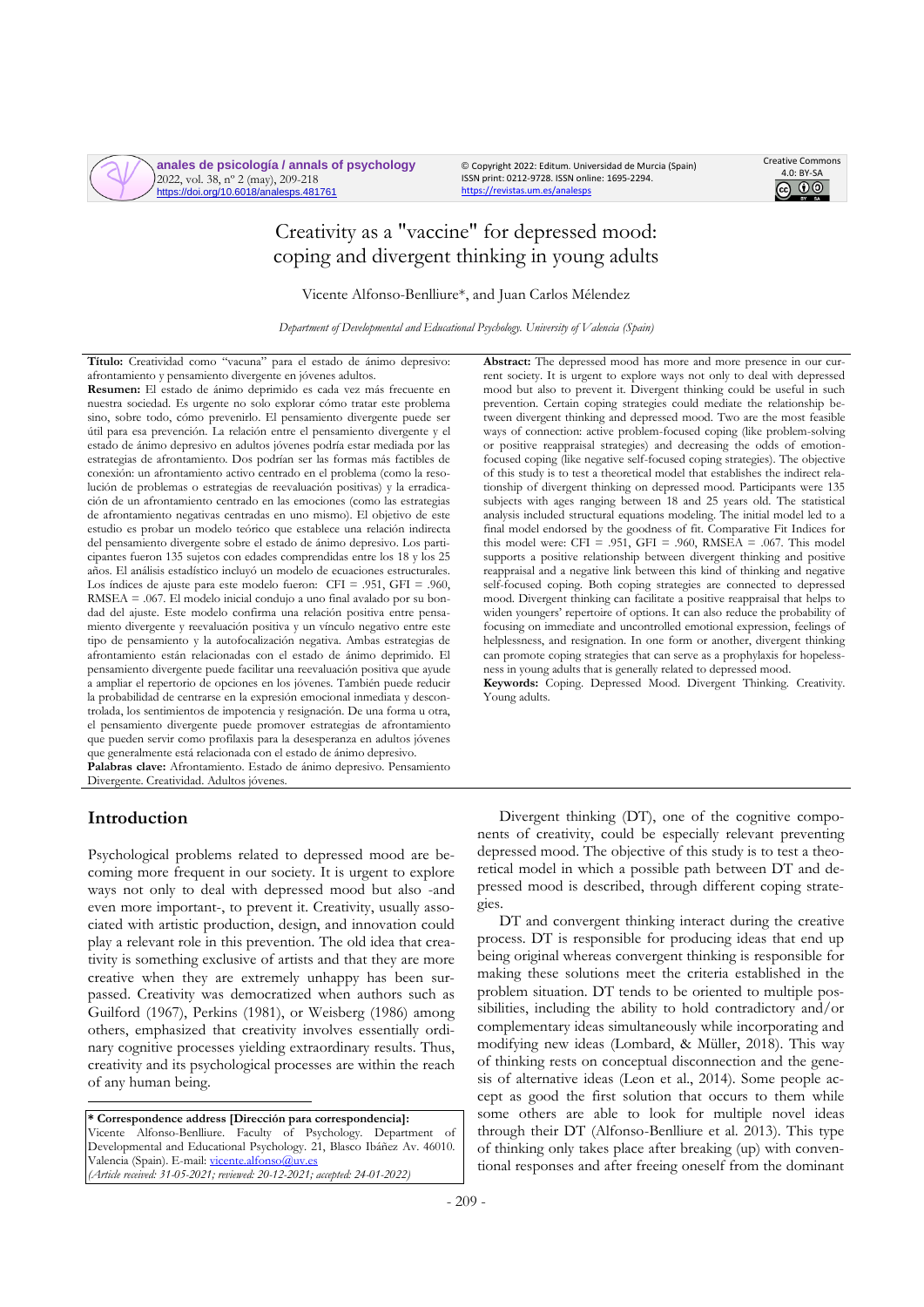semantic representation. This allows that the associative activation process leads to the emergence of new, less prevalent, and more original ideas.

On the other hand, coping is defined as a cognitive and behavioral effort, concentrated on the resolution of conflicts associated with the awareness that personal resources have been overstretched (Coyne, et al.,1981). Two main types of strategies can be distinguished: focused on the problem and focused on the emotion (Lazarus and Folkman, 1984). Strategies focused on the problem operate on the source of tension and seem to be negatively linked to depression. For their part, strategies focused on emotion are used to mini-

**Figure 1**

mize the emotional consequences of the situation and seem to be positively linked to depression (Ricarte et al., 2016).

Depressed mood, the final component of the model (see Figure 1), is defined as a temporary emotional state of feeling unhappy or down and is considered one symptom of depression (Cicchetti & Toth, 1998). Psychological factors that are considered to be risk factors for depressed mood are negative experiences associated with stressful life events, the individual tendency to ruminate, and other cognitive vulnerability factors such as irrational beliefs, maladaptive schemas, or cognitive biases (Losiak et al., 2019).



*Note:* DT = Divergent Think; PFC = problem-focused coping.

The interest in the study on the relationship between creativity and well-being intensifies with the positive psychology movement (Compton & Hoffman, 2019). Different studies (e.g., Amabile, et al., 2005; Conner et al., 2018; Probst et al., 2019; Russ, 1999) support the idea that creativity may be an effective way to promote psychological adjustment, optimum functioning, and well-being (especially the eudemonic component). Creative thinking can help well-being because it plays an important role in self-actualization (Mohammadi & Asghari, 2020), helps to perceive the environment as less threatening due to a higher feeling of control over personal problems (Alfonso-Benlliure et al., 2021), elevate self-confidence, and prompts to set higher and meaningful goals (Holt, 2008), facilitating opportunities for personal development (Ong et al., 2006). In a recent metanalysis, Acar et al., (2021) conclude that most of the research in the last decade supports a positive relationship between creativity and well-being (e.g., Arshad & Rafique, 2016; Bujacz et al., 2016; Hatem, 2016), rather than a negative one supported in some myths like madness, mystery or magic.

The novelty of the approach that is explored here is to consider that creative thinking -and especially divergent

**anales de psicología / annals of psychology**, 2022, vol. 38, nº 2 (may)

thinking- can not only promote well-being but also prevent states of discomfort such as depressed mood. This perspective shares the same theoretical framework but has received much less attention.

After a review of previous research on adolescent and young adults' coping, Seiffge‐Krenke (2011) suggests a threedimensional model in considering the voluntary behavioral, emotional, and cognitive responses people use to cope with stressors including (a) active coping (b) internal coping and (c) involving withdrawal from the stressor. DT can protect from depressed mood by helping to take an active role in problem-solving, encouraging to modify not only external but internal reality (the way young adults relate to their reality), and helping to identify the part of the problem that is added by the subject himself with depressed mood. That is why a healthy inner speech (Perrone-Bertolotti, et al., 2014), reinterpreting problematic situations (Hertel & Mathew, 2011), or the feeling of self-efficacy (Turner et al., 2005) prevent depressed mood.

Specifically, the theoretical model that we are testing incorporates three coping strategies: Two focused on the problem (problem-solving coping and positive reappraisal).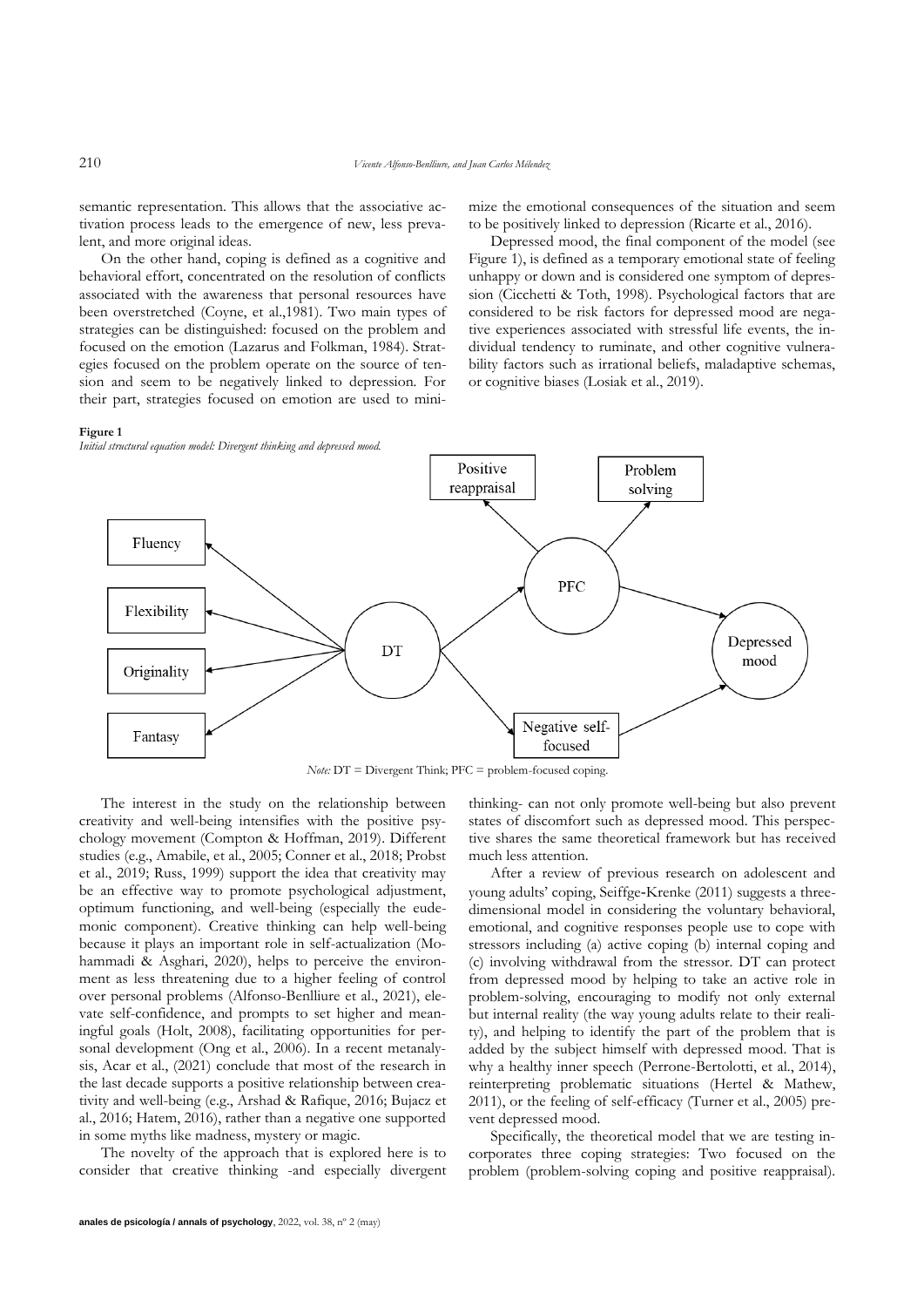The other focused on emotion (negative self-focused coping –NSFC-). The different relations in the model are described below.

### **DT and active problem-focused coping**

Carson and Runco (1999) found that DT tasks that ask for solution accomplishment correlated positively with problem-focused coping. Runco (2010) states that DT has a positive relationship with those coping strategies that focus on the idiosyncratic characteristics of the problem situation instead of non-situational features that obstruct ideation. Two problem-focused coping strategies seem especially important: problem-solving coping and positive reappraisal.

Problem solving coping is defined as engaging in planning to solve a problem or stressful situation (Lazarus, & Folkman, 1984). Esta forma de afrontamiento supone focalizar la atención y el análisis en las causas del problema, reflexionar sobre los pasos a seguir, establecer un plan de acción, poner en práctica soluciones concretas, etc. (Tomás et al., 2013).

As creativity can be conceptualized as a type of problem solving (Gardner, 1993; Sternberg, 1999), and problems are a part of life, it seems that DT could be very helpful when young adults try to solve everyday problems. Sometimes, conventional thinking and recurrent ideas are enough. Many other times, problem solving requires creative thinking (especially DT) for their ultimate solution. DT increases the probability of solving problems proactively because the process of generating ideas provides more alternatives from which to evaluate and ultimately choose (Johnson, 2015). DT brings new, diverse, and abundant ideas to start specific actions to increase the probability of fixing a problem. Moreover, Alfonso-Benlliure et al. (2021) found that fixing problems using DT helps adults to perceive the environment as "under control", which turns on a higher feeling of control over their life circumstances. This is especially useful for depressed mood people, as they find difficulties in changing what is not going right in their lives.

In short, this form of proactive coping concentrates attention on reflection and planning of concrete actions and decisions to change the problem situation and can benefit from the fluency, flexibility, and originality that DT implies.

The other problem-focused coping strategy included in the model is positive reappraisal. It is defined as the reinterpretation of stressful events in a more positive light (Lazarus & Folkman, 1984), It involves making an active effort to focus on the positive aspects of life (not ignoring the negative ones), getting good things out of every situation (Helgeson et al., 2006), and keeping a perspective view of life and its problems (every cloud has a silver lining).

Pavani et al. (2016) state that positive reappraisal relies on cognitive abilities that can be enhanced by a broadening mechanism like DT. This type of flexible thinking increases the probability of an active reinterpretation of stressful events. DT allows ideation, the accumulation of multiple and

varied ideas that can replace or complement previous ones, examining problems from a variety of angles, and opening up a variety of new possibilities (Johnson, 2015). In essence, DT can help to evaluate situations from a new and more positive perspective (Shiota & Levenson, 2012) and reframe difficulties by giving them a different meaning.

There are other coping strategies focused on the problem (e.g., seeking social support), but their link with creativity and divergent thinking is quite remote. Therefore, they are not included in the model.

#### **DT and emotion-focused coping**

A second path from DT to depressed mood could be mediated by the way young people perceive themselves as parts of the problematic situation (Figure 1). DT could also protect from depressed mood by decreasing the probability of emotion focus coping. Kazemi (2010) found that the relationship between DT and coping strategies is negative when coping is mainly emotional and passive, for example, when the subject's behaviors are focused on immediate and uncontrolled emotional expression. This is the case of young adults with a tendency to self-blame, helplessness, resignation, or the assumption of their inability to solve their problems. This type of coping is called negative self-focused coping (NSFC). This passive coping style implies a tendency to lose control over the situation and depend on others. Also involves behaviors such as self-blame, self-block, and a maladaptive internal dialogue. In stressful situations, NSFC takes to defenceless behaviours, negative thoughts about themselves and the environment, and a high sense of guilt (Coiro et al., 2017).

Carson and Runco (1999) found that DT correlated negatively with this type of passive escape-avoidance strategy. DT makes younger adults more competent when dealing with ill-defined problems more efficient in problem-solving. In that sense, the wealth of ideas that DT brings is associated with a reduction in the use of passive and only emotional coping strategies like NSFC. This kind of thinking helps the subject to go beyond him or herself and face problems with greater flexibility.

There are other emotion-focused coping strategies (e.g., open emotional expression, avoidance) but NSFC is the one that can most clearly be linked (negatively) to DT.

#### **Coping strategies and depressed mood**

Positive psychology has found evidence that psychological investments represent opportunities to reap benefits in the form of psychological health (Lyubomirsky et al. 2005; Ong et al. 2006). Both problem-focused and emotionfocused strategies are significantly linked to depressed mood, obviously in opposite ways. Personal effort is clearly related to overcoming depressed mood. Through this effort, it is possible to enlarge personal limits. Deficiencies in coping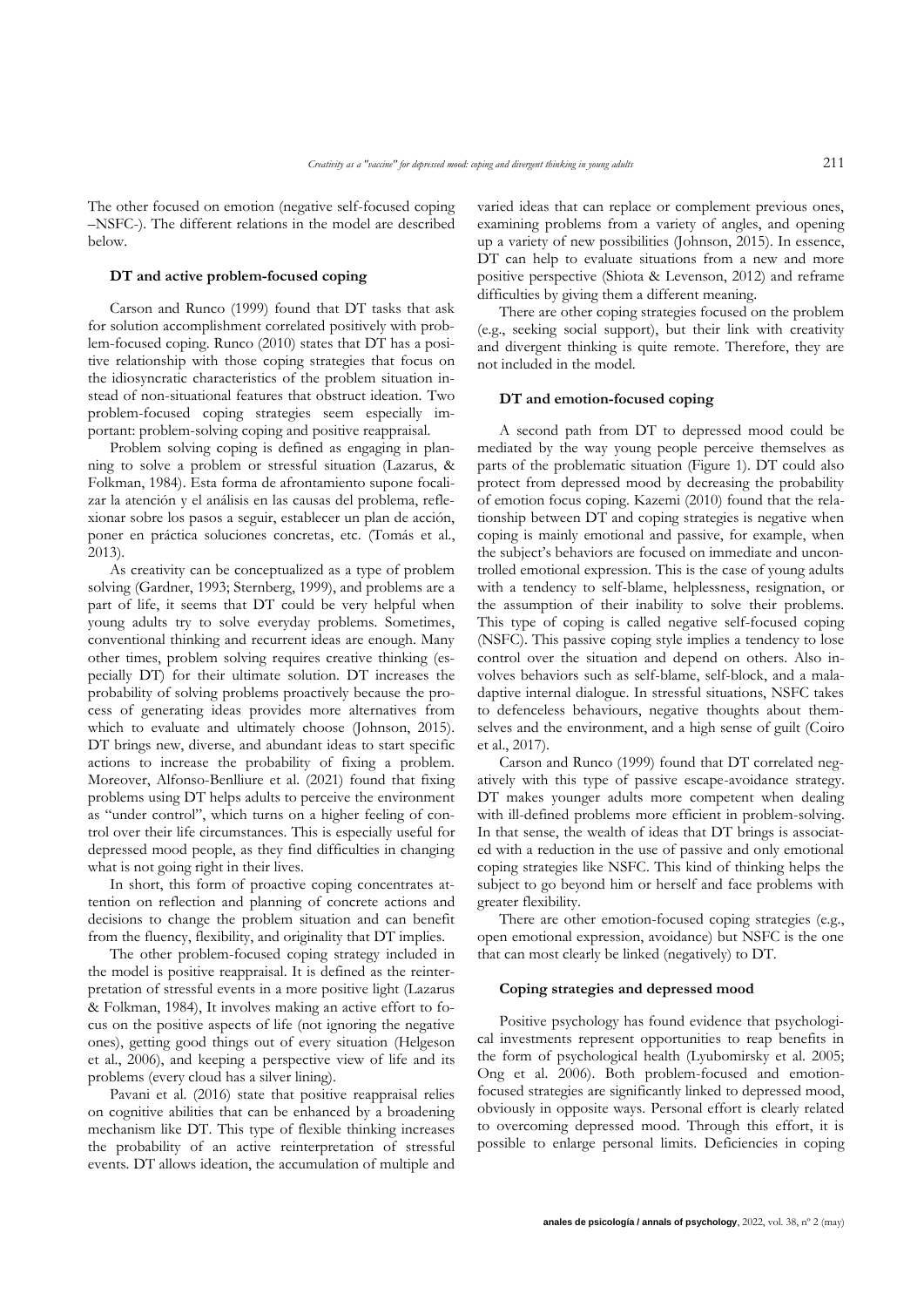212 *Vicente Alfonso-Benlliure, and Juan Carlos Mélendez*

can contribute to an array of problems and psychological disturbances (Cowan et al., 1996).

The connection between coping style and mood is well reported in the literature (Suzuki et al., 2018). This connection seems to be positive when coping is focused on the problem and has an active and rational nature. That is the case when the subject makes conscious efforts to fix a problem or redefine it. Problem-solving coping and positive reappraisal of life circumstances are associated with a decreased risk of major depression outcomes and can prevent depressed moods (Helgeson et al., 2006). The first one can prevent feelings of helplessness and lack of resources to face multiple situations and life challenges. The second can prevent repetitive thoughts and rumination associated with depressed mood. Rumination takes to a narrowed thoughtaction repertoire (Hart, 2020), impairs problem-solving abilities, and promotes passivity (Lyubomirsky et al., 1999) and depressed mood. When a negative appraisal is constantly applied, ignoring different characteristics of the situation, sustained negative mood is apt to occur (Lackner et al., 2015). After their meta-analysis, Helgeson et al. (2006) concluded that positive reappraisal was related to less depression and, in the same line, Aldao and Nolen-Hoeksema (2010) found that this positive re-evaluation was negatively correlated with rumination and other symptoms of depression.

On the other hand, the third coping strategy included in the model is NSFC. When coping is primarily emotional and passive (Kazemi, 2010), as is the case, the relationship between coping style and mood appears to be negative. This relationship between NSFC and depressed mood is well established (e.g., Hwang et al., 2015; Rimes, & Watkins, 2005; Ruscio et al., 2011). NSFC is associated with an increased risk of major depression (Nieto et al., 2020; Suzuki et al., 2018). NSFC leads to biased attention to negative and disabling information (Ruscio & Borkovec, 2004). It also leads to unproductive fixation on largely unsolvable problems in ways that hamper effective coping (Nolen-Hoeksema et al., 2008), bringing undesirable consequences for mood, cognition, and physical health (Watkins, 2008).

In conclusion, it seems that problem-solving coping, positive reappraisal, and NSFC could be good predictors of depressed mood. It also seems that DT could be a good predictor of coping strategies. But the literature on the relationship between DT, coping strategies and depressed mood is not very extensive and is still inconclusive (Silvia, & Kimbrel, 2010). The objective of this study is to test a theoretical model that establishes an indirect relationship of the DT on depressed mood.

It is hypothesized that:

- (1) DT has a direct and positive connection with problemfocused coping strategies like positive reappraisal and problem-solving
- (2) Both problem-focused coping (positive reappraisal and Problem-solving coping) have a direct and negative connection with depressed mood.
- (3) DT has a direct and negative connection with selffocused coping.
- (4) Negative self-focus coping has a direct and positive connection with depressed mood.

## **Method**

## **Participants**

A convenience sample with voluntary and anonymous participation included 213 young adults between 18 and 25 years from the University of Valencia, whose average age was 19.34 (*SD* = 1.96), 73.6% were women, 79.4% were single and 20.6% had a partner. Regarding the type of work occupation, the majority had sporadic or part-time jobs, 45.9% were unqualified and 54.1% were qualified. None of the participants had a history of psychiatric disorders. All participants were informed of the protocols of the study and signed informed consent for the study. The study met all of the requirements set out in the Declaration of Helsinki. Data were processed in compliance with the Spanish Data Protection Law to guarantee the privacy and anonymity of participants during the whole process.

#### **Instruments**

Participants answered three psychological scales and some socio-demographic indicators. The following instruments were also applied.

Coping Strategies Questionnaire, a 42-item self-report measure aimed to evaluate seven coping styles when reacting to stress (six items per dimension). Sandín and Chorot (2003) first developed the scale in Spain and Tomás, Sancho, and Meléndez (2013) validated it. Seven first-order factors were found through exploratory factor analysis and labeled as: (1) problem-solving coping, (2) negative self-focused coping, (3) positive reappraisal, (4) overt emotional expression, (5) avoidance, (6) seeking social support, and (7) religious coping. A confirmatory factor analysis was estimated on these seven dimensions of coping to test a two-factor solution of problem- and emotional-focused coping. Problem focused coping included problem-solving coping, positive reappraisal, social support seeking. Emotion-focused coping included negative auto-focused coping, overt emotional expression, avoidance coping and religious coping, and social support seeking. The scale has acceptable psychometric properties (reliability, homogeneity of the items, differential and criterion validity). In this study three dimensions were selected: problem-solving coping, an active and rational search strategy to solve the problem; positive reappraisal, which refers to getting something positive from a situation or obtaining the positive aspects of a situation; and negative self-focused coping, which refers to assuming one's own inability to resolve the situation, self-incriminate or feel helpless. Each dimension of this scale is composed of six items, therefore, the 18 items corresponding to the three dimen-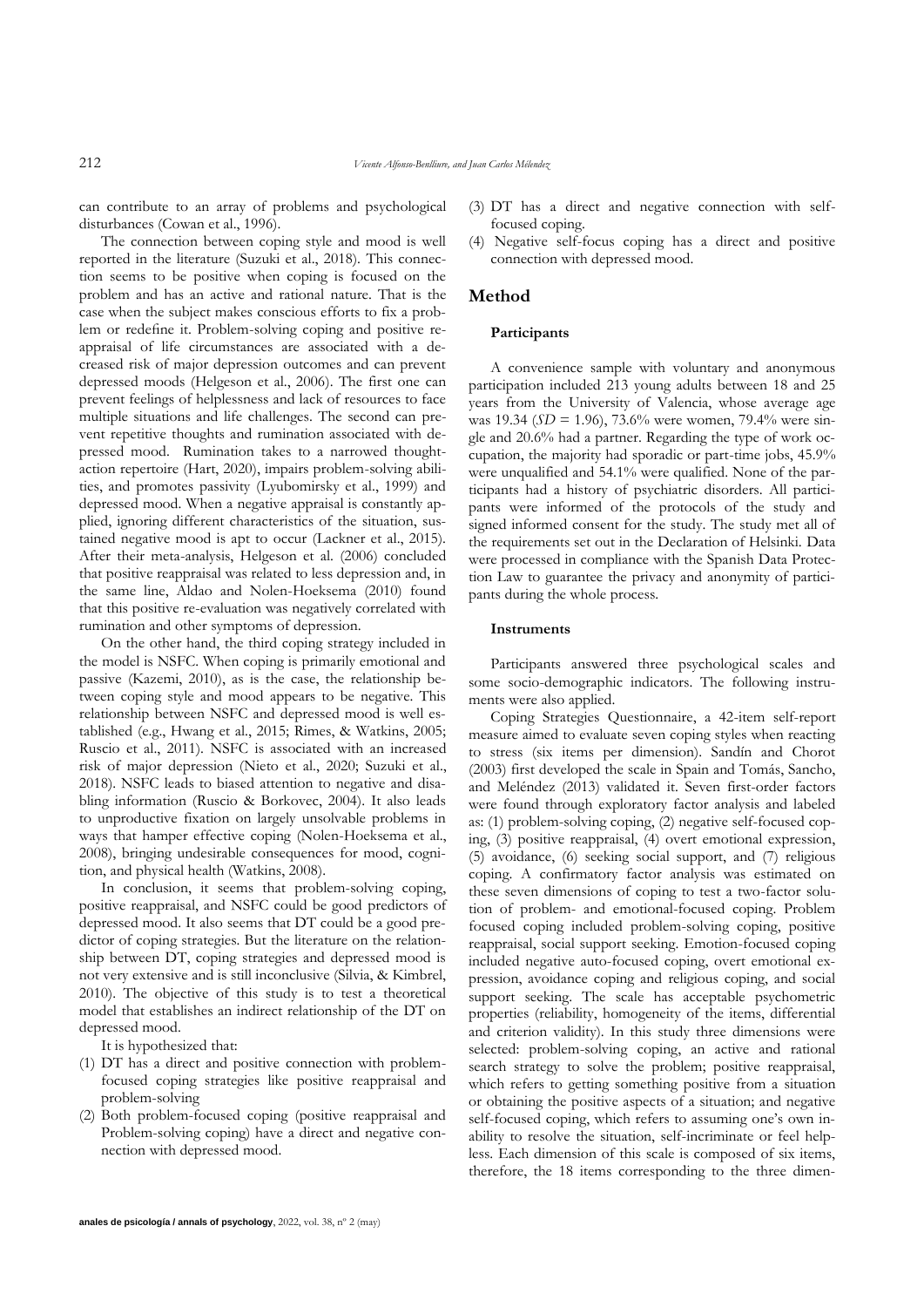sions selected in the study were used. In addition, in this study, the alphas were: .75 for problem-solving, .69 for positive reappraisal, and .71 for negative self-focused coping.

Centre for Epidemiologic Studies-Depression (CES-D; Radloff, 1977). It is a self-report scale created to assess depressive symptoms in the general population. The CES-D is composed of 20 items; each one scored on a scale from "0" to "3" according to the number of days on the previous days that the person felt according to the item's premise, thus the total score varies from 0 to 60; the total score was used for the analysis. The average score obtained by the participants in this study was 15.49 ( $SD = 6.84$ ). This instrument has shown discriminant and construct validity as well as high reliability and internal consistency. Vázquez et al (2007) suggest that a cut-off point of 26 would be an acceptable score to apply in a normal population.

Test of Creative Imagination for Adults. (PIC-A; Artola et al., 2010). PIC-A is not so much an adaptation of the Torrance Test of Creative Thinking (TTCT; Torrance, 1974), but an instrument inspired by it. It is used to assess divergent thinking in subjects through their performance in three verbal exercises and a graphic one. The whole test takes about 40 minutes to be completed. The verbal exercises offer scores on fluency, fantasy, flexibility, and originality. The graphic exercise offers scores on originality, elaboration, special details, and title. Finally, the PIC provides a score for verbal DT, graphic DT, and General DT. PIC-A has a Cronbach's Alpha of .85 and a good construct and criterion validity (Artola et al., 2010).

#### **Analyses**

The statistical analyses included structural equations models (SEM) using EQS 6.1. The theoretical measurements are tested before developing the structural modeling. The

measurement model is computed assuming the existence of a significant relationship between each pair of latent constructs. It is also assumed that each observed variable significantly contributes to its respective latent variable.

Concerning the SEM, it simultaneously examines the variance among multiple dependent and independent variables and allows the analysis of observed and unobserved variables. The analyses were based on the specification of structural equation models with latent variables (SEM), to test for the relationships among constructs in a multivariate context. Structural models were estimated using maximum likelihood with Satorra–Bentler robust corrections for the standard errors and fit indices, the recommended procedure implemented in EQS 6.1 program (Bentler, 2005). Several fit indices commonly used in the CFA literature were used to evaluate the model fit (Hu & Bentler 1999; Tanaka 1993): (a) robust Chi-square statistic; (b) the comparative fit index (CFI) (c) the goodness-of-fit index (GFI) of more than .90 (and ideally greater than .95); (d) the root mean squared error of approximation (RMSEA) of .08 or less (and ideally less than .05).

## **Results**

In order to study the relationships among the variables included in the model, a Pearson correlation analysis was carried out (see Table 1). Positive reappraisal showed significant and positive correlations with problem-solving and the following DT variables: fluency, flexibility, and originality. It also showed a significant and negative relationship with depressed mood. On the other hand, NSFC had a significant and negative relation with fluency and flexibility and a positive one with depressed mood. Finally, DT's variables showed positive and significant correlations between them.

**Table 1**

| ******                                                                    |         |           |          |          |          |             |             |
|---------------------------------------------------------------------------|---------|-----------|----------|----------|----------|-------------|-------------|
| Pearson's correlations between DT, Coping Strategies, and Depressed Mood. |         |           |          |          |          |             |             |
|                                                                           | PSC     | PR        | NSFC     | DМ       | Fluency  | Flexibility | Originality |
| PR                                                                        | .389**  |           |          |          |          |             |             |
| <b>NSFC</b>                                                               | $-.095$ | $-.231**$ |          |          |          |             |             |
| DM                                                                        | $-133$  | $-190**$  | $.390**$ |          |          |             |             |
| Fluency                                                                   | $-.016$ | $.136*$   | $-144**$ | .051     |          |             |             |
| Flexibility                                                               | $-.045$ | $.145*$   | $-164**$ | .062     | $.840**$ |             |             |
| Originality                                                               | .008    | $.169*$   | $-122$   | .047     | $.752**$ | $.753**$    |             |
| Fantasy                                                                   | .006    | .007      | $-.034$  | $.210**$ | $.191**$ | $.210**$    | .083        |
| .<br>-------                                                              | $-$     |           |          |          |          |             |             |

*Note*: PSC = problem solving; PR= positive reappraisal; NSFC = negative self-focused coping; DM = depressed mood. \*\* significant at .01; \* significant at. 05.

An initial model was tested in which DT was predicted by its four dimensions (fluidity, flexibility, originality, and fantasy), DT is related to two coping factors: problemoriented coping (problem-solving and positive reappraisal) and emotional-oriented coping (negative self-focused). These two factors are directly linked to depressed mood.

Initial model was tested and it showed a correct fit  $(\chi^2)$  $(g.l. = 12) = 63.77$ ;  $p < .01$ ,  $\chi^2/g.l. = 5.06$ ; CFI = .906, GFI  $= .936$ , RMSEA  $= .143$  (90%  $= CI = .109, .178$ )) but the problem-solving dimension was not significant in the model. The analysis of the results suggests making modifications. The Wald test (W) indicated to remove problem solving and its relationships with the latent factor.

The proposed modifications were made, and indexes were obtained with optimal fit  $\chi^2$ (g.l. = 6) = 31.09,  $p < .01$ ,  $\chi^2$ /g.l. = 5.18; in addition, Comparative Fit Indices for this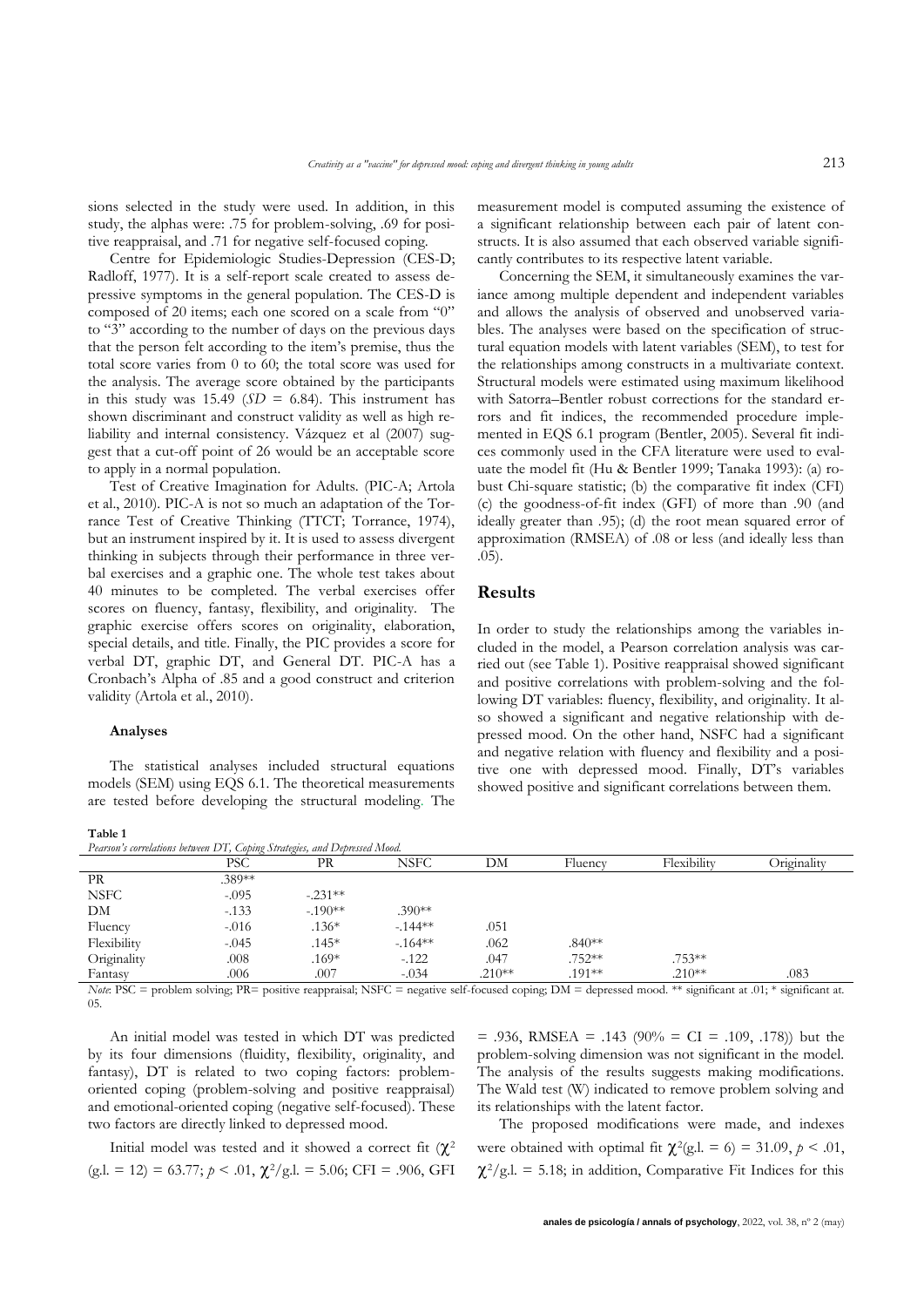model showed scores within the accepted parameters (CFI = .951, GFI = .960, RMSEA = .067 (90% = CI = .042, .088)), giving rise to the final model. As Figure 2 conveys, DT had a significant, direct positive effect on positive reappraisal (β = .89,  $p < .01$ ) and a direct negative effect on NSFC ( $\beta$  = – .16,  $p < .01$ ). At the same time, positive reappraisal had a di-

**Figure 2**

rect negative effect on depressed mood ( $\beta$  = -.24, p < .01), whereas NSFC ( $\beta$  = .77,  $p < .01$ ) had a direct positive effect. On the other hand, the indirect effect of DT was significant for depressed mood ( $\beta$  = -.10; p < .05), via both positive reappraisal and NSFC, even the effect was stronger via positive reappraisal.



## **Discussion**

This study aimed to test a model on the relationship between DT and depressed mood, establishing as mediating variables those strategies based on the coping model. This model differentiates between problem and emotion focused strategies. The final model fit correctly, confirming that the relationship between DT and depressed mood is mediated by positive reappraisal and negative self-focused coping strategies.

Furthermore, a positive relationship has been found between DT and positive (problem-oriented) reappraisal and a negative one between DT and self-focused (emotionoriented) coping strategies. Finally, the problem-oriented strategy is negatively related to depressed mood, while the emotion-oriented strategy is positively related.

Therefore, regarding DT, three of the four indicators had high loadings in their theoretical factor, with flexibility, fluency, and originality, showing the highest loads. In addition, adequate internal consistency was obtained. The hypothesis was evaluated by means of structural equations, offering information about two questions: the relationships of the indicators with their latent constructs, analyzed in the measurement model; and the structural part of the model, which deals with the relationships among the constructs.

The main contribution of this study is to confirm the indirect influence of DT on depressed mood through mediators such as positive reappraisal and negative self-focused strategies. Developing divergent thinking skills can help to prevent depressed mood in both ways: promoting a positive reappraisal and minimizing the odds of negative self-focused coping. Both paths can have a prophylactic effect. These results are consistent with the idea that DT is related to the use of an adaptive- and approach-oriented coping strategy and that this approach is related to less depression (Bjørkløf et al., 2013).

The first and second hypotheses were partially confirmed. The path from DT to depressed mood was confirmed through positive reappraisal. In fact, there is a very intense relationship between DT and positive reappraisal this cognitive component of creative thinking can facilitate deliberate appraisal processing, in which multiple alternative appraisals or explanations are determined across situations (Dennis, & Vander Wal, 2010). DT helps vary perspective that allows capturing information that previously went unnoticed. Considering more and newer information helps to build a more complex representation of reality and therefore, to redefine it more positively.

DT can help young adults to disengage from their initial appraisal, and generate alternative considerations on which they successively focus. Young people that can do a positive reappraisal of a problem, focus primarily on the idiosyncratic characteristics of the environment, not on the external characteristics that can hamper the problem-solving process (Meléndez et al., 2018). Getting more information when assessing the stressful situation (fluency), looking at this situation from multiple perspectives (flexibility), and being aware of information that others ignore (originality) help to reinterpret information in a positive light, generating a positive thought, or finding positive meaning amid that stressful event (Troy et al., 2010).

Positive reappraisal helps to widen youngers' repertoire of options contributing to preserving a psychological equilibrium (through hope, humor), a sense of achievement or competence, and protecting from depressed mood. Neuman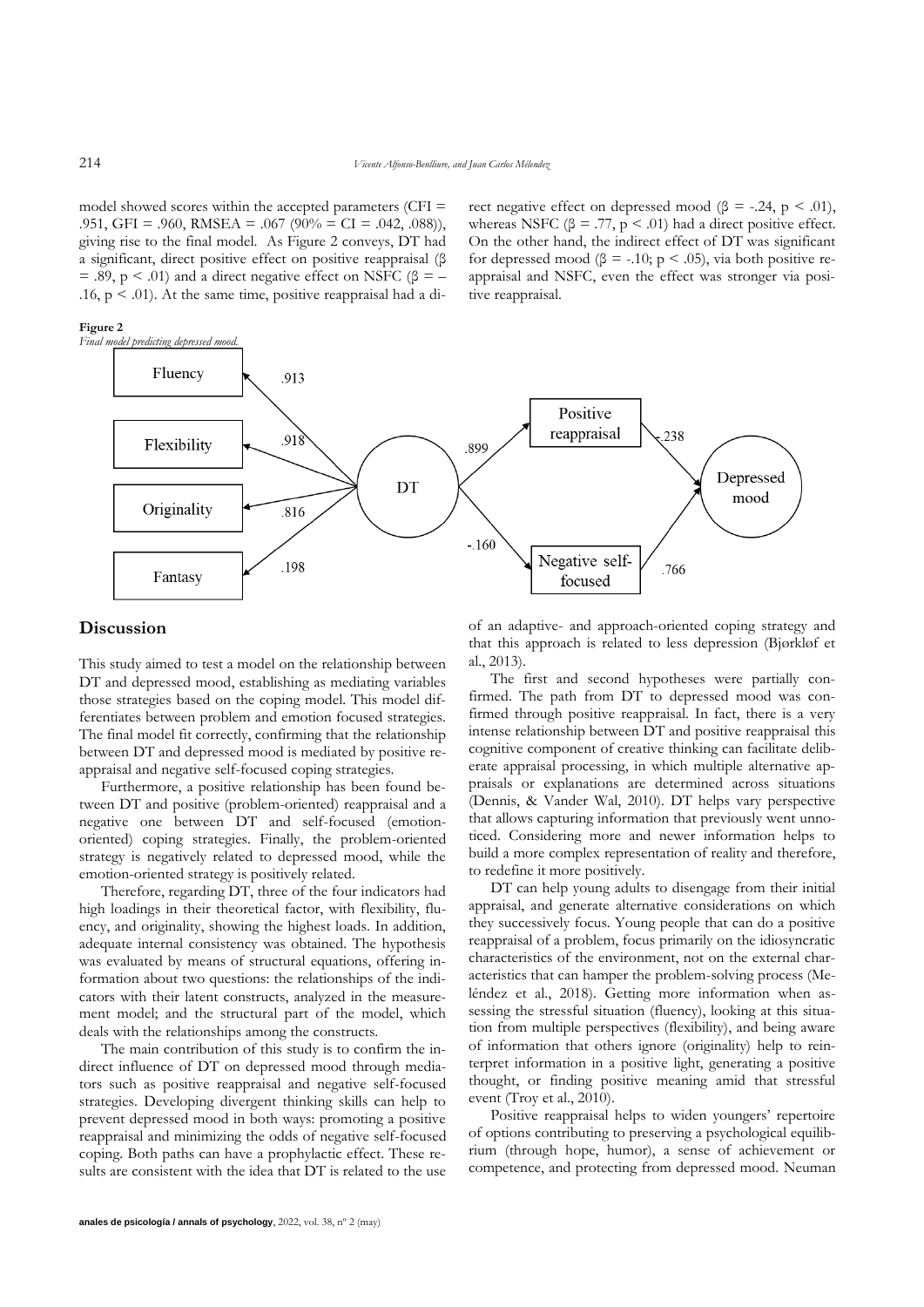and Fawcett (2011) detail a phenomenon similar to positive reappraisal as secondary prevention, where "an individual protects himself by strengthening their internal lines of resistance" (p. 27). Active and task-oriented problem-solving coping strategies (like positive reappraisal) are the most adaptive way of dealing with stress and are more effective than avoidant and passive coping strategies (Taylor, 2006). Interpretation training, based on positive reappraisal, has been shown to be effective with depressed mood adults, as it helps them to interpret reality in a more positive way, reducing negative emotional states associated with depressed mood (Hertel & Mathews, 2011). Given the available evidence about the efficacy of cognitive intervention with depressed mood population, the current discussions tend to centre not around whether or not this intervention is suitable, but rather, to what extent its elements need to be developed (Laidlaw & McAlpine, 2008). Our results support the need to emphasize the elements of cognitive restructuring (positive reappraisal) through divergent thinking.

Nevertheless, the path from DT to depressed mood through problem-solving coping is not confirmed in the model. As said, problem-solving coping is an active way of facing stressful situations through efforts to intervene on the problem itself and not so much on its emotional effects. This strategy is positive and significantly related to all dimensions of psychological well-being and resilient coping (Tomás et al., 2013). The logic that led us to link DT with this strategy was that DT is one of the fundamental resources for both problem finding and problem solving (Runco, 1994; Runco & Acar, 2012). Divergent thinking promotes problem solving because it opens the mental spectrum, involves going beyond obvious, hackneyed, and conventional mental associations, and helps to find ideas of a more remote and unusual character. This link between DT and problem solving is widely contrasted (e.g., Huo, 2020; Runco, 2010; Saleh, 2019). Then, what is happening in our results? Why is DT not significantly linked to problemsolving coping? All of them, divergent and convergent, synthetic and analytical skills are involved in problem solving. However, when evaluating problem-solving coping strategies, fundamentally analytical and convergent skills are included (like finding the cause of the problems, planning, being methodical in following the steps of an action plan). These strategies are fundamentally convergent and do not benefit from divergent thinking. In essence, it could be concluded that DT is significantly linked to problem focused coping when it involves the implementation of synthetic and divergent skills (such as positive reappraisal) but maybe not when it involves the implementation of analytical and convergent skills. This is certainly a hypothesis that deserves further investigation in the future.

Regarding the third and fourth hypotheses, both are confirmed, endorsing the path of DT to depressed mood with NSFC as the mediating variable. At the beginning of the path, DT is significantly linked to negative self-focus. That relationship is negative. Divergent thinking provides a proliferation of ideas, flexibility, and originality that reduce the chances of trying to deal with a problem by reducing perspective, closing eyes on oneself in a crippling and disabling way.

Life is full of open-ended and ill-defined problems that do not come with explicit instructions (Acar et al., 2019). Illdefined situations make youngers feel a low sense of control. Disturbances of cognitive control have been proposed to reinforce the use of ineffective emotional regulation strategies, including NSFC (Koster et al., 2011). A lack of flexibility and control leads to focusing too much on certain repetitive ideas, often about oneself. Youngers with low DT (few, rigid, conventional, or even repetitive ideas) can display resistance to change. High DT could lead to a more open and active approach to problems, free from thoughts of helplessness, catastrophism, and hopelessness characteristic of people with negative self-focused coping (NSFC). Divergent thinking can promote a broad outlook and gaze that serves as a prophylaxis for passive resignation, guilt, and /or helplessness that are usually the prelude to depressed mood. NSFC is mainly fixated on uncontrolled emotional expression, here and now, feelings of helplessness, resignation, and passivity. These negative feelings have been associated with an increase in depressed mood and high functional impairment (Brown et al., 1989), with less vitality, social function, and poorer perception of general health (Griswold, et al., 2005).

Since young adulthood is a risk period for the emergence of depressed mood problems, these results show that training DT in young adults can be a good strategy to develop healthier coping skills. Both, from a social and economic perspective, preventive intervention programs are a good investment. Social intervention programs for the prevention of depressed mood in early adulthood help to protect from cognitive biases and irrational beliefs that precede it. Our results suggest that these programs would benefit from the inclusion of DT promotion. Playful activities (some video games, drama activities, scape rooms…) have been shown as a good way to promote DT with young adults. For example, many video games (e.g., Minecraft, Braid,) have been proved efficient to help DT given their constructive nature, openness, emphasis on collaboration, need for different tactics (Jagannath et al., 2020; Muriel, & Crawford, 2018). Theatrical and drama activities are also a plausible way to encourage DT because they teach alternative ways of viewing and dealing with reality and a way to actively focus on personal potentials, as opposed to focusing on distracting thoughts about self-limitations (Alfonso-Benlliure et al., 2021; Constantin, & Mitrofan, 2018).

Problems and challenges in emerging adulthood can be many and varied: negotiation and management of the transition to adulthood, professional development, economic independence, finding new social roles, etc. DT can facilitate not only cognitive flexibility but also cognitive control, through feelings of self-efficacy and mastery. Positive psychology has studied the possible relationships and effects of creative thinking on well-being, particularly the eudemonic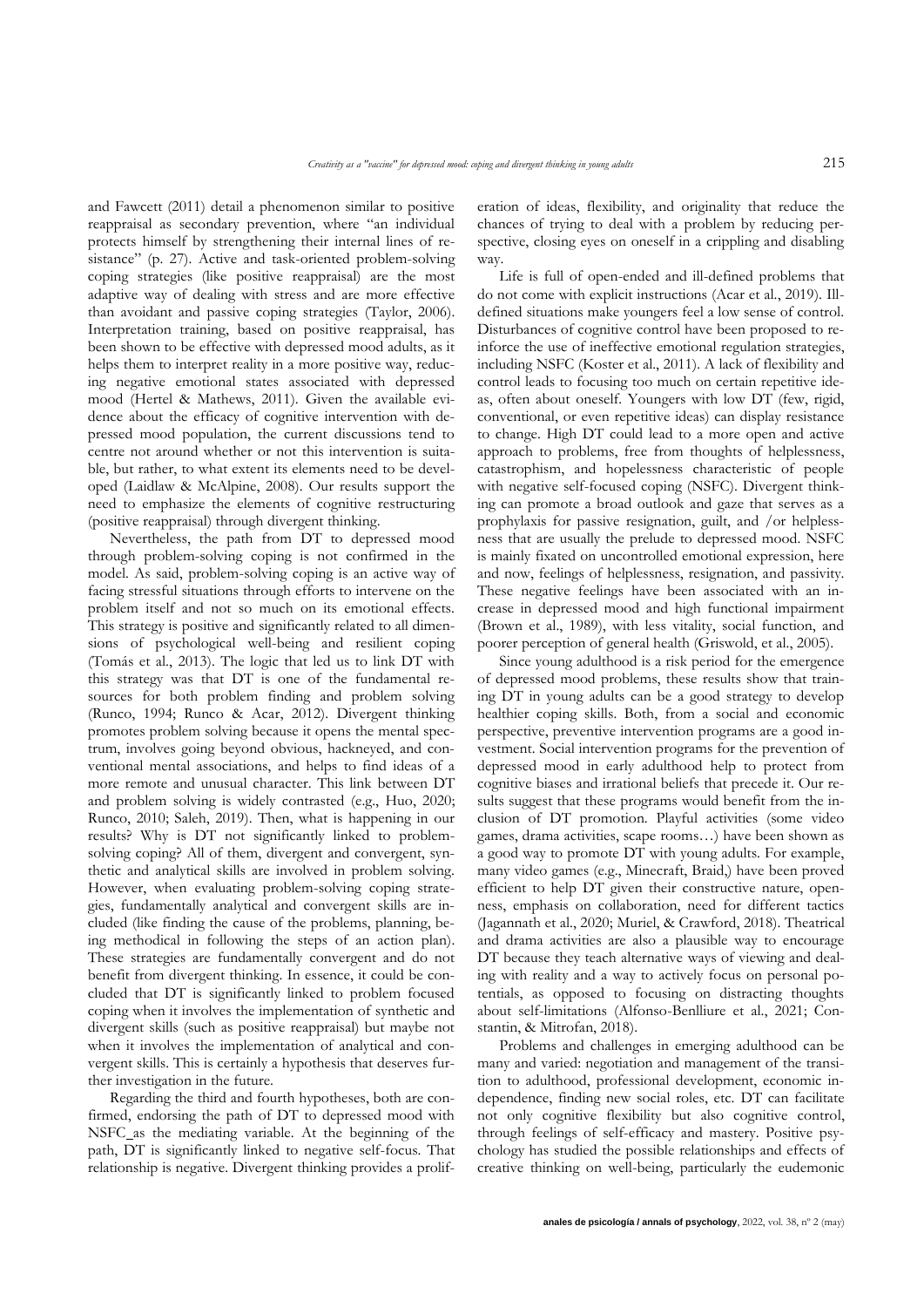component, maybe because effort and perseverance are crucial for both. Less attention has been paid to the possible protective factor of creative thinking toward mental imbalance or illness. Promoting DT in young adults can have a real prophylactic effect by helping them to find more perspectives to understand their problems and overcome the limiting focus on themselves. In essence, face their life challenges in a healthy way, preventing depressed mood.

One limitation of this study is that measures used to evaluate the subject's strategies to face a problem were dimensions of a scale, instead of specific scales that evaluate these variables with greater precision. Also, it should be noted that the evaluation of the strategies is carried out using a self-report instrument. Narrative approaches are plausible alternatives to this type of instrument as they help to understand better why people behave as they do and their specific coping responses. In addition, the convenience sample

## **References**

- Acar, S., Tadik, H., Myers, D., Van der Sman, C., & Uysal, R. (2021). Creativity and well‐being: A Meta‐analysis. *The Journal of Creative Behavior, 55*, 738-751. https://doi.org/10.1002/jocb.485
- Acar, S., Runco, M. A., & Park, H. (2019). What should people be told when they take a divergent thinking test? A meta-analytic review of explicit instructions for divergent thinking. *Psychology of Aesthetics, Creativity, and the Arts, 14*, 39–49. https://doi.org/10.1037/aca0000256.
- Aldao, A., & Nolen-Hoeksema, S. (2010). Specificity of cognitive emotion regulation strategies: A transdiagnostic examination. *Behaviour Research and Therapy, 48*, 974-983. https://doi.org/10.1016/j.brat.2010.06.002
- Alfonso-Benlliure, V., Meléndez, J. C., & García-Ballesteros, M. (2013). Evaluation of a creativity intervention program for preschoolers. *Thinking Skills and Creativity, 10*, 112–120. https://doi.org/10.1016/j.tsc.2013.07.005
- Alfonso-Benlliure, V., Motos, T, & Fields, D. L. (2021). Is it true that young drama practitioners are more creative and have a higher emotional intelligence? *Thinking Skills and Creativity, 39*, 100788. https://doi.org/10.1016/j.tsc.2021.100788
- Alfonso-Benlliure, V., Mayordomo, T., Sales, A., & Mélendez, J. C. (2021). Divergent Thinking in older adults: Understanding its role in wellbeing. *Journal of Happiness Studies*, 1-14.
- Amabile, T. M., Barsade, S. G., Mueller, J. S., & Staw, B. M. (2005). Affect and creativity at work. *Administrative Science Quarterly, 50*, 367-403.
- Arshad, S., & Rafique, R. (2016). Personality and creativity as predictors of psychological well-being in college students. *Pakistan Journal of Psychological Research Psychologische Forschung, 31*, 139–160.
- Artola, T., Ancillo, I., Barraca, J., Mosteiro, P., Poveda, B., & Sánchez, N. (2010). PIC-A: Prueba de Imaginación Creativa para Adultos. [PIC-A: Test of Creative Imagination for Adults]. TEA Ediciones.
- Bentler, P. M. (1990). Comparative fit indices in structural models. *Psychological Bulletin, 107*, 238–246. https://doi.org/10.1037/0033- 2909.107.2.238
- Bjørkløf, G. H., Engedal, K., Selbæk, G., Kouwenhoven, S. E., & Helvik, A. S. (2013). Coping and depression in old age: A literature review. *Dementia and Geriatric Cognitive Disorders, 35*, 121-154. https://doi.org/10.1159/000346633
- Brown, G. K., Wallston, K. A., & Nicassio, P. M. (1989). Social support and depression in Rheumatoid Arthritis: A one‐year prospective study 1. *Journal of Applied Social Psychology, 19*, 1164-1181. https://doi.org/10.1111/j.1559-1816.1989.tb01245.x
- Bujacz, A., Dunne, S., Fink, D., Gatej, A.R., Karlsson, E., Ruberti, V., & Wronska, M.K. (2016). Why do we enjoy creative tasks? Results from a multigroup randomized controlled study. *Thinking Skills and Creativity, 19*, 188–197. https://doi.org/10.1016/j.tsc.2015.11.002

should be pointed out, as well as the cross-sectional design that limits the causality of the results. In any case, the approach to the study of creativity in young people is a strength given the limited research with this type of population.

As young adults with depressed mood are more likely to have a wide variety of physical and psychological problems, it is of social interest to keep researching the relationship between DT, mood, depression, and psychological well-being. Promoting DT could help to enrich their resources to deal with their development tasks, supporting their psychological health and protecting them from depressed mood.

**Conflict of interest:-** The authors of this article declare no conflict of interest.

**Financial support.-** No funding.

- Carson, D. K., & Runco, M. A. (1999). Creative problem solving and problem finding in young adults: Interconnections with stress, hassles, and coping abilities. *The Journal of Creative Behavior, 33*, 167-188. https://doi.org/10.1002/j.2162-6057.1999.tb01195.x
- Cicchetti, D., & Toth, S. L. (1998). The development of depression in children and adolescents. *American psychologist, 53*(2), 221.
- Coiro M. J., Bettis A. H., & Compas B. E. (2017). College students coping with interpersonal stress: Examining a control-based model of coping. *Journal of American College Health, 65*, 177-186. https://doi.org/10.1080/07448481.2016.1266641
- Compton, W. C., & Hoffman, E. (2019). *Positive psychology: The science of happiness and flourishing*. Sage Publications.
- Conner, T. S., DeYoung, C. G., & Silvia, P. J. (2018). Everyday creative activity as a path to flourishing. *The Journal of Positive Psychology, 13*(2), 181- 189. https://doi.org/10.1080/17439760.2016.1257049
- Constantin, V., & Mitrofan, L. (2018). Creative improvisation through literature. *Journal of Humanistic Psychology.* Advance online publication. https://doi.org/10.1177/002216781879959
- Cowan, P. A., Cowan, C. P., & Schulz, M. S. (1996). Thinking about risk and resilience in families. Stress, coping, and resiliency in children and families. In E. M. Hetherington & E. A. Blechmanvol (Eds.), *Stress, coping, and resiliency in children and families* (pp. 1- 37)*.* Psychology Press.
- Coyne, J. C., Aldwin, C., & Lazarus, R. S. (1981). Depression and coping in stressful episodes. *Journal of Abnormal Psychology, 90*, 439-447. https://doi.org/10.1037/0021-843X.90.5.439
- Dennis, J. P., & Vander Wal, J. S. (2010). The cognitive flexibility inventory: Instrument development and estimates of reliability and validity. *Cognitive therapy and research, 34*(3), 241-253. https://doi.org/10.1007/s10608-  $009-9276-4$
- Gardner, H. (1993). *Multiple intelligences: The theory in practice*. Basic Books.
- Guilford, J. P. (1967). Creativity: Yesterday, today, and tomorrow. *The Journal of Creative Behavior, 1*, 3-14. https://doi.org/10.1002/j.2162- 6057.1967.tb00002.x
- Griswold, G. A., Evans, S., Spielman, L., & Fishman, B. (2005). Coping strategies of HIV patients with peripheral neuropathy. *AIDS Care, 17*, 711-720. https://doi.org/10.1080/09540120412331336715
- Hatem, O. (2016). How does creative self-efficacy influence employee wellbeing? Exploring the moderating role of transformational leadership. International *Journal of Research Studies in Psychology, 5,* 87–97. https://doi.org/10.5861/ijrsp.2016.1400
- Hart, R. (2020). *Positive Psychology: The Basics*. Routledge.
- Helgeson, V. S., Reynolds, K. A., & Tomich, P. L. (2006). A meta-analytic review of benefit finding and growth. *Journal of Consulting and Clinical Psychology, 74*, 797-816. https://doi.org/10.1037/0022-006X.74.5.797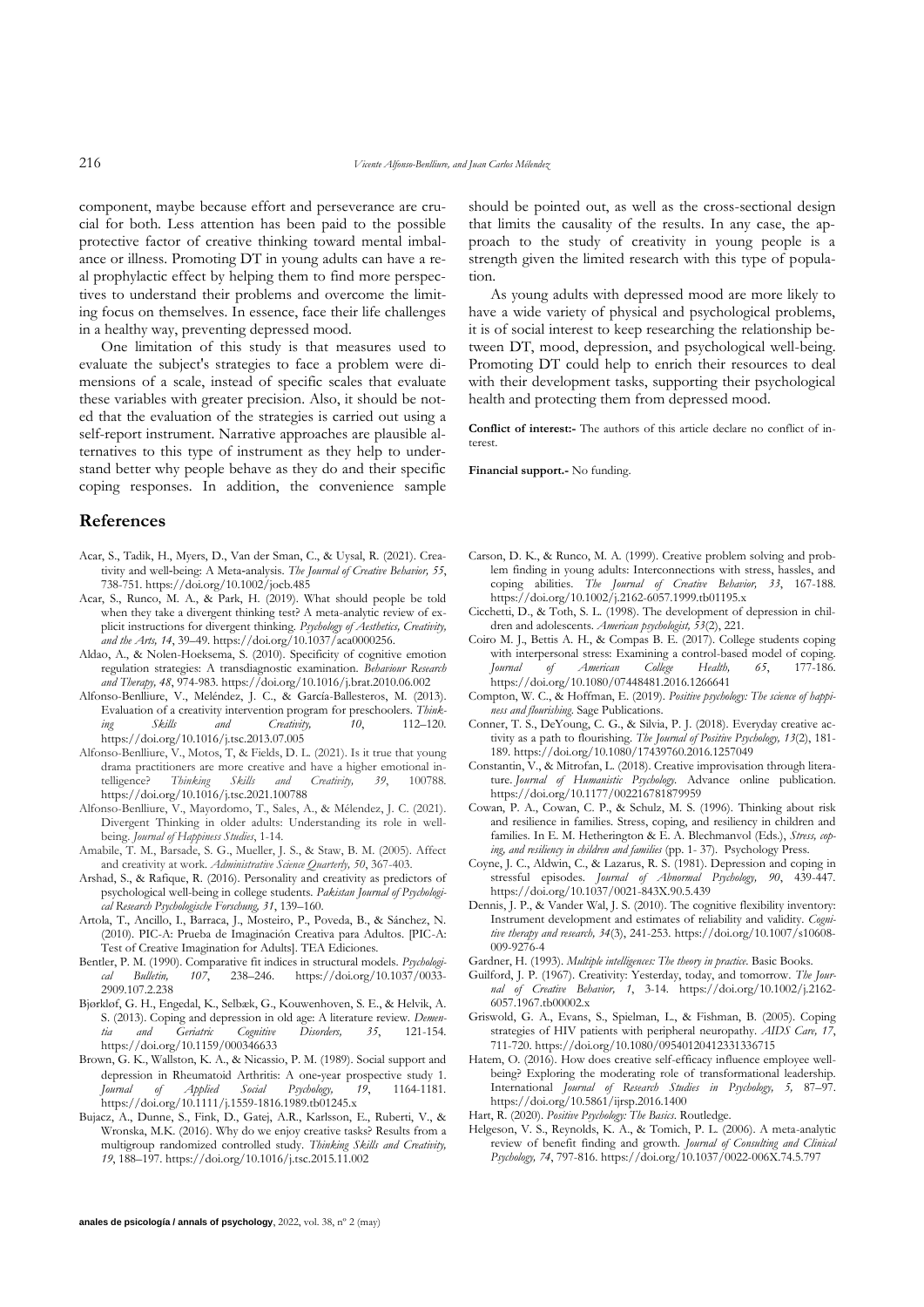- Hertel, P. & Mathews, A. (2011). Cognitive bias modification: Past perspectives, current findings, and future applications. *Perspectives on Psychological Science, 6*, 521-536. https://doi.org/10.1177/1745691611421205
- Holt, J. (2008). A space for creativity and healing. In C. Kaye & M. Howlett (Eds.), *The path to recovery? Mental health services today and tomorrow* (pp. 149–162). Radcliffe Press.
- Hu, L., & Bentler, P. M. (1999). Cut-off criteria for fit indexes in covariance structure analysis: Conventional criteria versus new alternatives. S*truc-Modeling, 6,* https://doi.org/10.1080/10705519909540118
- Hwang, J. W., Egorova, N., Yang, X. Q., Zhang, W. Y., Chen, J., Yang, X. Y., Hu L J, Sun S, Tu Y, & Kong, J. (2015). Subthreshold depression is associated with impaired resting-state functional connectivity of the cognitive control network. Translational Psychiatry, 5, e683. cognitive control network. *Translational Psychiatry, 5*, e683. https://doi.org/10.1038/tp.2015.174
- Huo, K. (2020). Performance incentives, divergent thinking training, and creative problem solving*. Journal of Management Accounting Research, 32*, 159-176. https://doi.org/10.2308/jmar-52479
- Jagannath, K., Salen, K., & Slovàk, P. (2020). "(We) Can Talk It Out...": Designing for promoting conflict-resolution skills in youth on a moderated Minecraft Server. *Proceedings of the ACM on Human-Computer Interaction, 4*(CSCW1), 1-26.
- Johnson, A. P. (2015). Understanding creativity. *Journal of Gifted Education and Creativity, 3*, 11-20.
- Kazemi, M. S. (2010). The relationship between religious coping strategies and mental health in MS patients. *Procedia-Social and Behavioral Sciences, 5*, 1387-1389. https://doi.org/10.1016/j.sbspro.2010.07.293
- Koster, E. H., De Lissnyder, E., Derakshan, N., & De Raedt, R. (2011). Understanding depressive rumination from a cognitive science perspective: The impaired disengagement hypothesis. *Clinical psychology review, 31*(1), 138-145. https://doi.org/10.1111/j.1751-9004.2010.00335.x
- Lackner, R. J., Moore, M. T., Minerovic, J. R., and Fresco, D. M. (2015). Explanatory flexibility and explanatory style in treatment-seeking patients with Axis I psychopathology. *Cognitive Therapy and Research, 39*, 736–743. doi: 10.1007/s10608-015-9702-8
- Laidlaw, K., & McAlpine, S. (2008). Cognitive behaviour therapy: How is it different with older people? Journal of Rational-Emotive & Cognitive-*Behavior Therapy*, 26, 250-262. doi: http://dx.doi.org/10.1007/s10942- 008-0085-6
- Lazarus, R. S., & Folkman, S., (1984). *Stress, appraisal, and coping*. Springer Publishing Company.
- Leon, S. A., Altmann, L. J., Abrams, L., Gonzalez Rothi, L. J., & Heilman, K. M. (2014). Divergent task performance in older adults: declarative memory or creative potential? *Creativity Research Journal, 26*, 21-29. https://doi.org/10.1080/10400419.2014.873657
- Lombard, C. A., & Müller, B. C. (2018). Opening the door to creativity: A psychosynthesis approach. *Journal of Humanistic Psychology, 58*, 659-688.
- Losiak, W., Blaut, A., Kłosowska, J., & Losiak-Pilch, J. (2019). Stressful life events, cognitive biases, and symptoms of depression in young adults. *Frontiers in Psychology, 10*, 2165. https://doi.org/10.3389/fpsyg.2019.02165
- Lyubomirsky, S., Sheldon, K. M., & Schkade, D. (2005). Pursuing happiness: The architecture of sustainable change. *Review of general psychology, 9*(2), 111-131. https://doi.org/10.1037/0033-2909.131.6.803
- Lyubomirsky, S., Tucker, K. L., Caldwell, N. D., & Berg, K. (1999). Why ruminators are poor problem solvers: Clues from the phenomenology of dysphoric rumination. *Journal of Personality and Social Psychology, 77*, 1041-1060.
- Meléndez, J. C., Alfonso-Benlliure, V., & Mayordomo, T. (2018). Idle minds are the devil's tools? Coping, depressed mood, and divergent thinking in older adults. *Aging & Mental Health, 22*, 1606-1613. https://doi.org/10.1080/13607863.2017.1387765
- Mohammadi, H., & Asghari Ibrahimabad, M. J. (2020). The mediating role of creative thinking in the relationship between self-differentiation and self-actualization of couples in Mashhad. *The Women and Families Cultural-Educational, 14*, 107-124
- Muriel, D., & Crawford, G. (2018). *Video games as culture: Considering the role and importance of video games in contemporary society.* Routledge.
- Neuman, B., & Fawcett, J. (2011). *The Neuman system theory* (5th ed). Pearson.
- Nieto, M., Romero, D., Ros, L., Zabala, C., Martínez, M., Ricarte, J. J., Serrano, J. P., & Latorre, J. M. (2020). Differences in coping strategies between young and older adults: The role of executive functions. *The International Journal of Aging and Human Development*, *90*, 28-49. https://doi.org/10.1177/0091415018822040
- Nolen-Hoeksema, S., Wisco, B. E., & Lyubomirsky, S. (2008). Rethinking rumination. *Perspectives on Psychological Science, 3*, 400-424. https://doi.org/10.1111/j.1745-6924.2008.00088.x
- Ong, A. D., Bergeman, C. S., Bisconti, T. L., & Wallace, K. A. (2006). Psychological resilience, positive emotions, and successful adaptation to stress in later life. *Journal of Personality and Social Psychology, 91*(4), 730– 749. https://doi.org/10.1037/0022-3514.91.4.730
- Pavani, J. B., Le Vigouroux, S., Kop, J. L., Congard, A., & Dauvier, B. (2016). Affect and affect regulation strategies reciprocally influence each other in daily life: The case of positive reappraisal, problemfocused coping, appreciation, and rumination. *Journal of Happiness Studies, 17*, 2077-2095. https://doi.org/10.1007/s10902-015-9686-9
- Perkins, D. N. (1981). *The mind's best work*. Harvard University Press.
- Perrone-Bertolotti, M., Rapin, L., Lachaux, J. P., Baciu, M., & Loevenbruck, H. (2014). What is that little voice inside my head? Inner speech phenomenology, its role in cognitive performance, and its relation to self-<br>monitoring. Behavioural Brain Research, 261, 220-239. monitoring. http://dx.doi.org/10.1016/j.bbr.2013.12.034
- Probst, T., Chizh, A., Hu, S., Jiang, L., & Austin, C. (2019). Explaining the relationship between job insecurity and creativity: A test of cognitive and affective mediators. *Career Development International, 25,* 247-270*.* https://10.1108/CDI-04-2018-0118
- Radloff, L. S. (1977). The CES-D scale a self-report depression scale for research in the general population. *Applied Psychological Measurement, 1*, 385-401. https://doi.org/10.1177/014662167700100306
- Ricarte, J. J., Navarro, B., Latorre, J. M., Ros, L., & Watkins, E. (2016). Age and gender differences in emotion regulation strategies: Autobiographical memory, rumination, problem solving and distraction. *Spanish Journal of Psychology, 19*, E43. https://doi.org/10.1017/sjp.2016.46.
- Rimes, K. A., & Watkins, E. (2005). The effects of self-focused rumination on global negative self-judgements in depression. *Behaviour Research and Therapy, 43*, 1673-1681. https://doi.org/10.1016/j.brat.2004.12.002
- Runco, M. A. (Ed.). (1994). *Problem finding, problem solving, and creativity*. Greenwood Publishing Group.
- Runco, M. A. (2010). Divergent thinking, creativity, and ideation. In J. C. Kaufman & R. J. Sternberg (Eds.), *The Cambridge handbook of creativity* (pp. 413, 446)*.* Cambridge University Press.
- Runco, M. A., & Acar, S. (2012). Divergent thinking as an indicator of creative potential. Creativity Research Journal, 24, 66-75.  $C$ *reativity* Research https://doi.org/10.1080/10400419.2012.652929
- Ruscio, A. M., & Borkovec, T. D. (2004). Experience and appraisal of worry among high worriers with and without generalized anxiety disorder. *Be-baviour* Research and Therapy, 42, 1469-1482 *haviour Research and Therapy, 42*, 1469-1482. https://doi.org/10.1016/j.brat.2003.10.007
- Ruscio, A. M., Seitchik, A. E., Gentes, E. L., Jones, J. D., & Hallion, L. S. (2011). Perseverative thought: A robust predictor of response to emotional challenge in generalized anxiety disorder and major depressive disorder. *Behaviour Research and Therapy, 49*, 867-874. https://doi.org/10.1016/j.brat.2011.10.001
- Saleh, H. (2019). Convergent and divergent thinking in problem solving (Case study on junior high school students). *International Journal of Insights for Mathematics Teaching (IJOIMT), 2*, 11-21.
- Sandín, B., & Chorot, P. (2003). Cuestionario de Afrontamiento del Estrés (CAE): Desarrollo y validación preliminar [The Coping Strategies Questionnaire: Development and preliminary validation]. *Revista de Psicopatología y Psicología Clínica, 8*, 39-54. https://doi.org/10.5944/rppc.vol.8.num.1.2003.3941
- Seiffge‐Krenke, I. (2011). Coping with relationship stressors: A decade review. *Journal of Research on Adolescence, 21*, 196-210. https://doi.org/10.1111/j.1532-7795.2010.00723.x
- Shiota, M. N., & Levenson, R. W. (2012). Turn down the volume or change the channel? Emotional effects of detached versus positive reappraisal. *Journal of Personality and Social Psychology, 103*, 416-429. https://doi.org/10.1037/a0029208